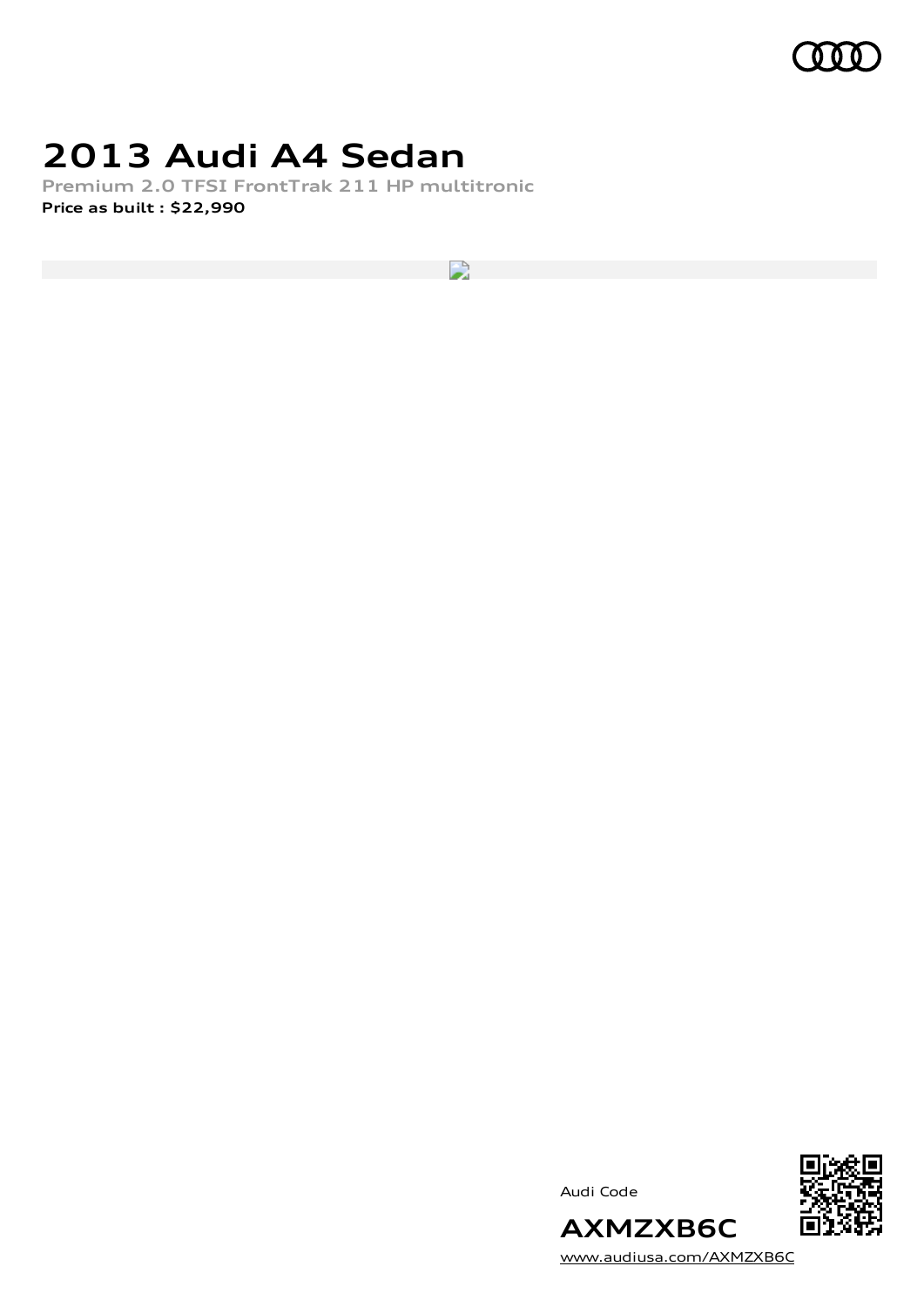## **Summary**

#### **Audi 2013 Audi A4 Sedan** Premium 2.0 TFSI FrontTrak 211 HP multitronic

**Price as buil[t](#page-9-0)** \$22,990

#### **Exterior colour**

Ibis White

 $\overline{\phantom{a}}$ 

#### **Further Information**

Type of vehicle Used car Mileage 95,030 miles No

**Warranty**

#### **Interior colour**

#### **Technical Specifications**

| Engine type                  | Four-cylinder                                 |
|------------------------------|-----------------------------------------------|
| stroke                       | Displacement/Bore and 1,984/82.5 x 92.8 cc/mm |
| Max. output                  | $({1})/{2}$ HP                                |
| Torque                       | /{1} lb-ft@rpm                                |
| Top track speed              | 130 mph mph                                   |
| Acceleration (0 - 60<br>mph) | 6.7 seconds seconds                           |

#### **Audi Code** AXMZXB6C

**Your configuration on www.audiusa.com**

[www.audiusa.com/AXMZXB6C](https://www.audiusa.com/AXMZXB6C)

**Commission number** a2f3d0c90a0e09b1790e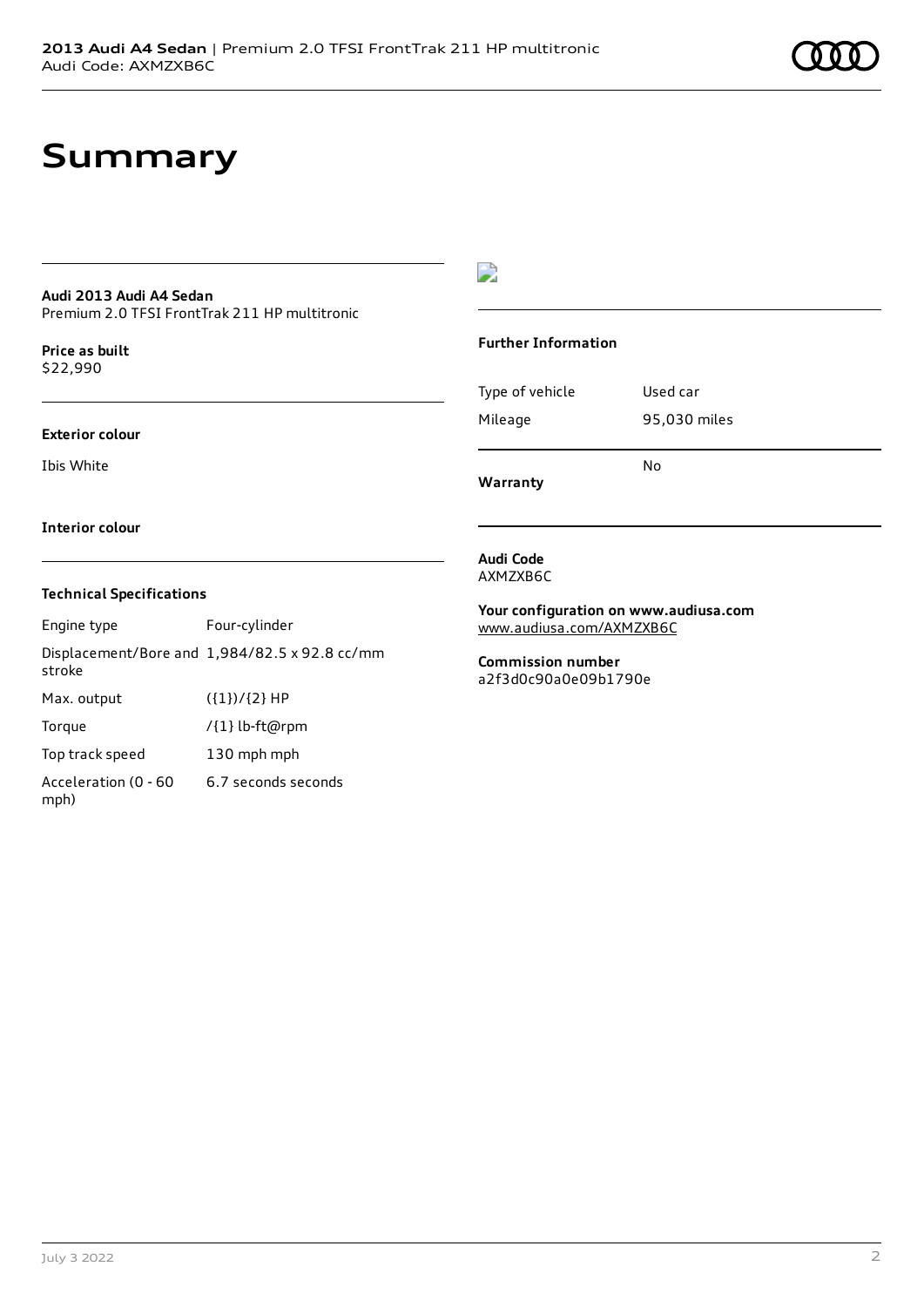# **Equipment**

Ibis White

Garage door opener (HomeLink®)

Xenon plus headlights with LED daytime running light technology

Audi automatic headlamp leveling

LED taillight technology

Aluminum window trim

Fine Grain Ash Natural Brown Wood inlay

Audi music interface with iPod® integration

Driver information system

Bluetooth® wireless technology preparation for mobile phone







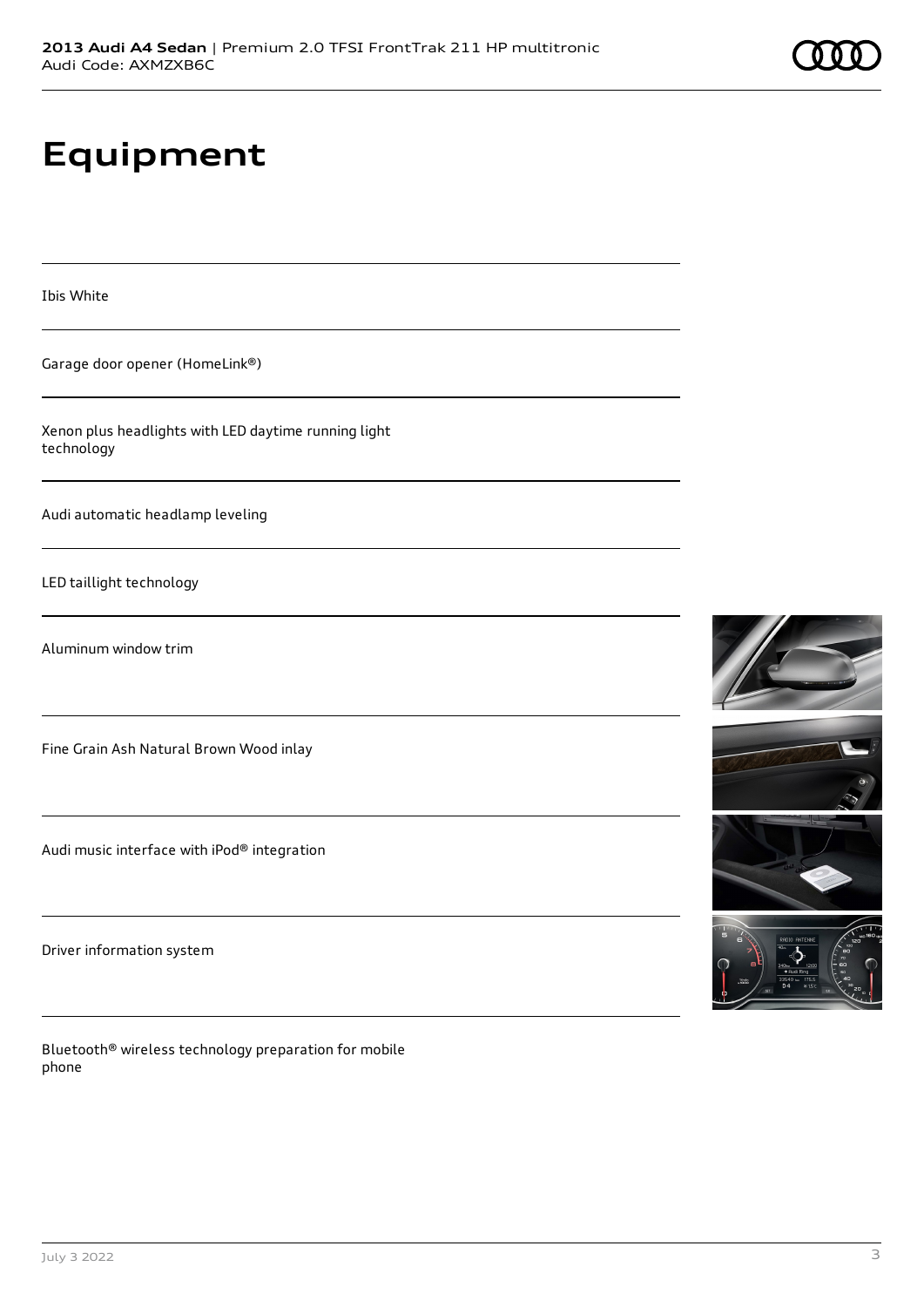# **Standard features**

#### **Safety and Security**

| 4UB             | Driver and front passenger dual-stage<br>airbags, thorax side airbags and Sideguard®<br>head curtain airbags |
|-----------------|--------------------------------------------------------------------------------------------------------------|
| UH1             | Electromechanical parking brake                                                                              |
| 8T1             | Cruise control with coast, resume and<br>accelerate features                                                 |
| 7K6             | Tire-pressure monitoring system                                                                              |
| 4X3             | Front passenger occupant detection-for<br>airbags                                                            |
| 8N6             | Light / rain sensor                                                                                          |
| 41 <sub>2</sub> | Power central locking system with safety<br>unlock feature if airbags deploy                                 |
| 3B7             | Child seat anchor according to Canadian<br>requirements and child seat system ISOFIX                         |

#### **Interior**

| QQ1 | Lighting package                                     |
|-----|------------------------------------------------------|
| 2ZQ | Four-spoke multifunction steering wheel              |
| 6E3 | Front centre armrest                                 |
| 5XF | Dual front sun visors with lighted vanity<br>mirrors |
| 3ND | Rear seat bench/backrest, unfolding                  |
| N1F | leather seating surfaces                             |

#### **Infotainment and Driver Assistance**

| 9VD. | Audi concert radio with ten speakers and<br>single CD player with MP3 playback capability |
|------|-------------------------------------------------------------------------------------------|
| 8UO  | Audi music interface with iPod® integration                                               |

#### **Exterior**

| 6XD   | Power-adjustable heated exterior side<br>mirrors          |
|-------|-----------------------------------------------------------|
| 1S1   | Car jack                                                  |
| 1 B A | Dynamic suspension                                        |
| HM1   | All-weather tires 245/45 R 17 95H (NAR)                   |
| C4V   | 17" 10-spoke star design with 245/45 all-<br>season tires |

#### **Interior**

- QE1 Storage package
- 3FE Sunroof
- 6NJ Headlining, cloth
- 9AK Automatic climate control
- 4L2 Interior mirror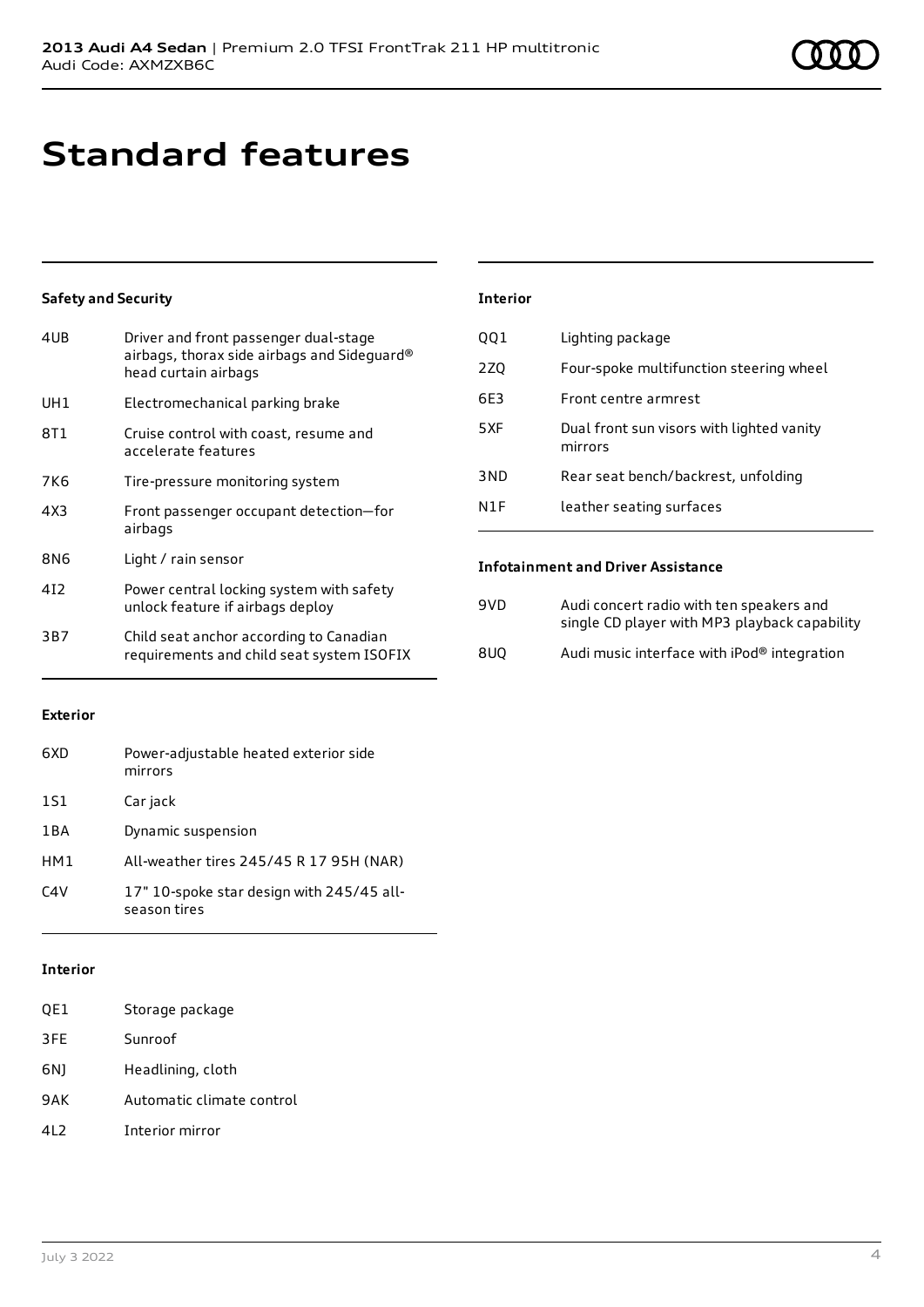# **Dealer remarks**

Fresh Detail & Full Tank of Gas, Bluetooth. 24/31 City/Highway MPG

Odometer is 19656 miles below market average!

Awards: \* 2013 IIHS Top Safety Pick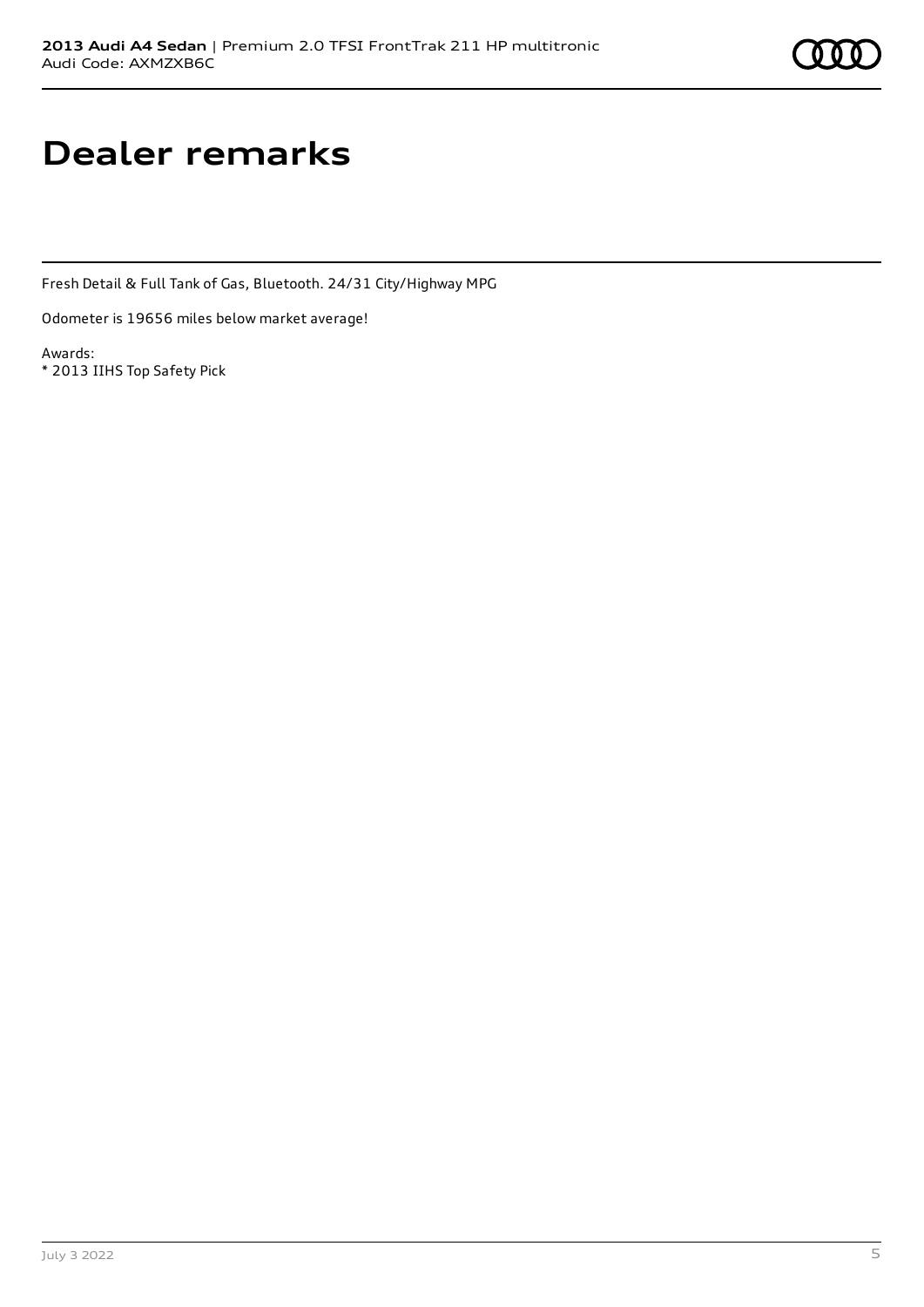## **Technical Specifications**

#### **Engineering | Performance**

| Engine type                                 | Four-cylinder                                 |
|---------------------------------------------|-----------------------------------------------|
| Acceleration (0 - 60<br>mph)                | 6.7 seconds seconds                           |
| Max. output                                 | $({1})/{2}$ HP                                |
| Engine block                                | Cast iron                                     |
| Induction/fuel injection Turbocharged/TFSI® |                                               |
| Cylinder head                               | Aluminum-alloy                                |
| Max. output ps/hp                           | 211 @ 4,300 @ rpm                             |
| stroke                                      | Displacement/Bore and 1,984/82.5 x 92.8 cc/mm |
| Top track speed                             | 130 mph mph                                   |
| Torque                                      | /{1} lb-ft@rpm                                |
| Valvetrain                                  | 16-valve DOHC with valvelift<br>system        |

#### **Electrical system**

| Alternator | 14 Volts - 150 amp |
|------------|--------------------|
| Battery    | 12 Volts - 80 amp  |

# **(1/2)**

#### **Transmission | Drivetrain**

| Gear ratios: 8th         | 0.382 |
|--------------------------|-------|
| Gear ratios: 6th         | 0.628 |
| Gear ratios: Final Drive | 4.612 |
| Gear ratios: 7th         | 0.499 |
| Gear ratios: 4th         | 0.976 |
| Gear ratios: 5th         | 0.783 |
| Gear ratios: 2nd         | 1.626 |
| Gear ratios: 3rd         | 1.231 |
| Gear ratios: Reverse     | 2.919 |
| Gear ratios: 1st         | 2.436 |

#### **Steering**

| Steering type                              | Electromechanical power steering<br>system |
|--------------------------------------------|--------------------------------------------|
| Turning diameter, curb- 37.7 ft<br>to-curb |                                            |
| Steering ratio                             | 15:9:1                                     |
|                                            |                                            |

#### **Suspension**

| Front axle | Five-link front suspension       |
|------------|----------------------------------|
| Rear axle  | Trapezoidal-link rear suspension |

#### **Brakes**

| <b>Front brakes</b> | 12.6 (ventilated) in |
|---------------------|----------------------|
| Rear brakes         | $11.8$ (solid) in    |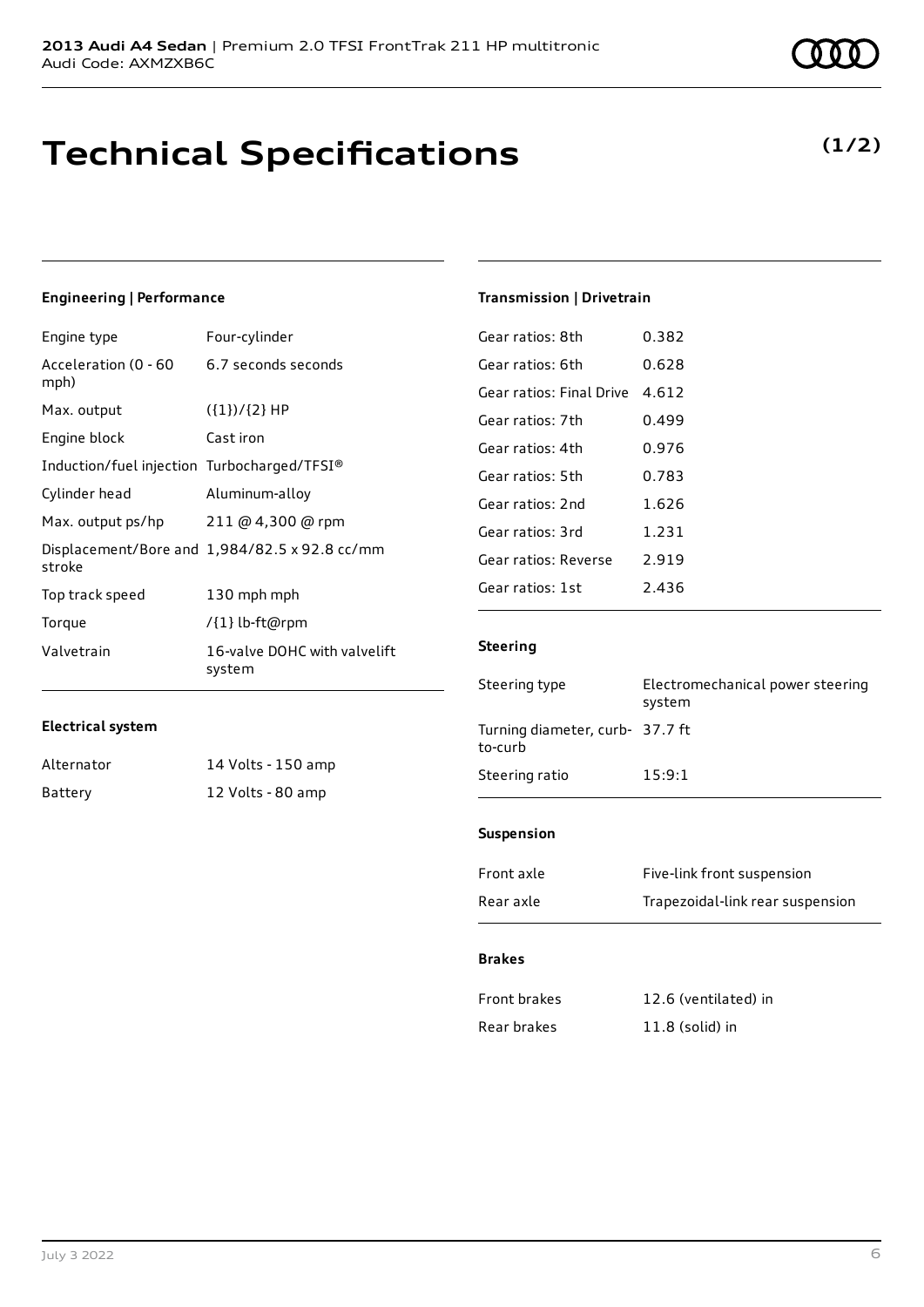# **Technical Specifications**

#### **Body**

### Material Fully galvanized steel unibody with multistep anti-corrosion protection

#### **Warranty | Maintenance**

| Warranty    | 4-Year/50,000 mile new vehicle<br>limited warranty                                       |
|-------------|------------------------------------------------------------------------------------------|
| Maintenance | 12-Month/5,000 mile (whichever<br>occurs first) NO CHARGE first<br>scheduled maintenance |

#### **Exterior Measurements**

| Height                           | 56.2 in   |
|----------------------------------|-----------|
| Overall width without<br>mirrors | 71.9 in   |
| Length                           | 185.1 in  |
| Wheelbase                        | 110.6 in  |
| Drag coefficient                 | .31 Cw    |
| Overall width with<br>mirrors    | 80.3 in   |
| Track rear                       | $61.1$ in |
| <b>Track front</b>               | 61.6 in   |
| Curb weight                      | 3,516 lb  |

#### **Interior measurements**

| Seating capacity                          | 5                    |
|-------------------------------------------|----------------------|
| Shoulder room, rear                       | 54.3 in              |
| Head room with front<br>sunroof           | 40.0 in              |
| Leg room, rear                            | 35.2 in              |
| Shoulder room, front                      | 55.5 in              |
| Head room with rear<br>sunroof            | 37.5 in              |
| Head room, rear                           | 37.5 in              |
| Leg room, front                           | 41.3 in              |
| Head room, front                          | 38.6 in              |
| Cargo volume, rear<br>seatbacks up/folded | 12.4/34 cu ft, cu ft |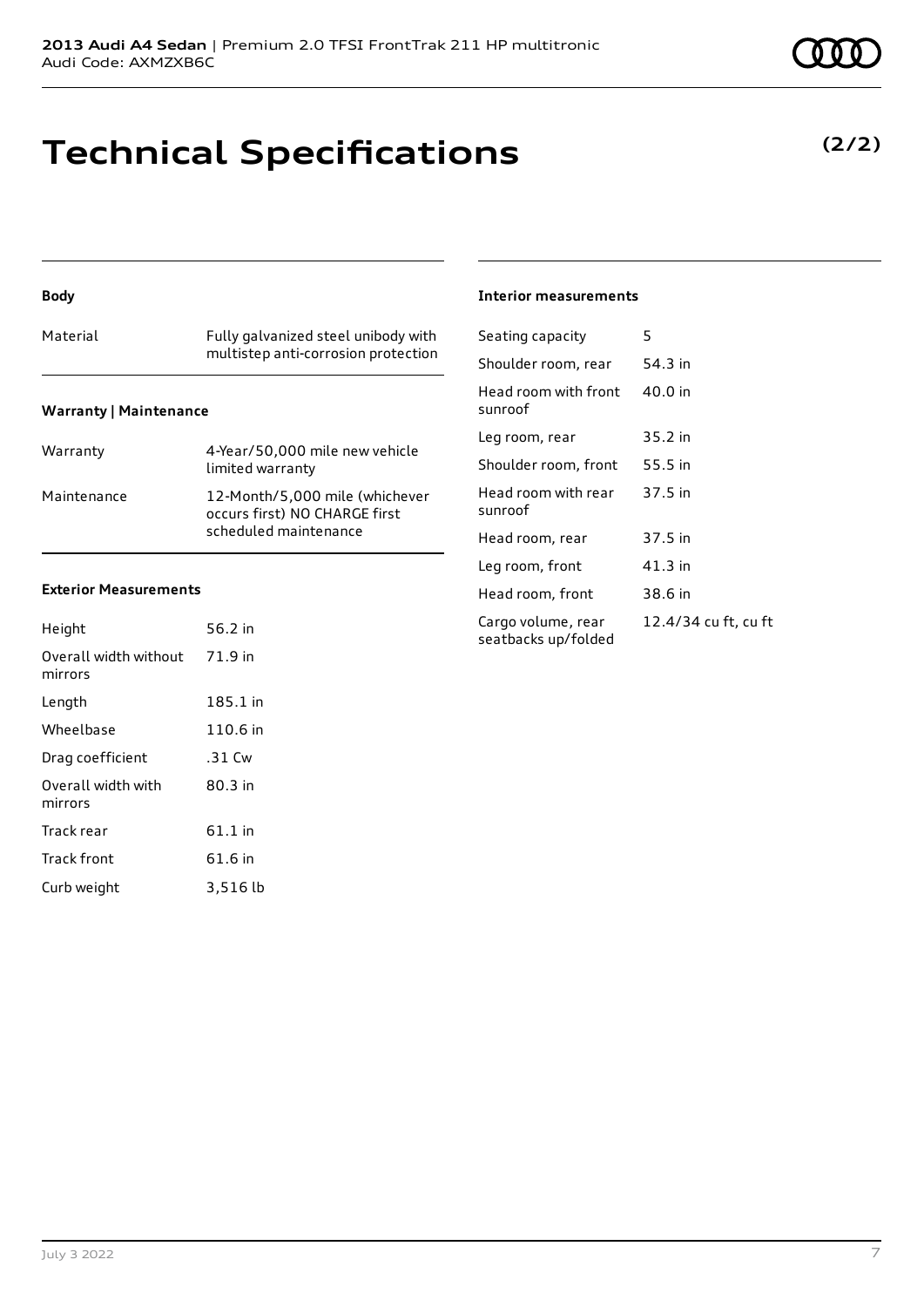### **Consumption- and emission**

#### **Consumption by NEDC**

combined 26 mpg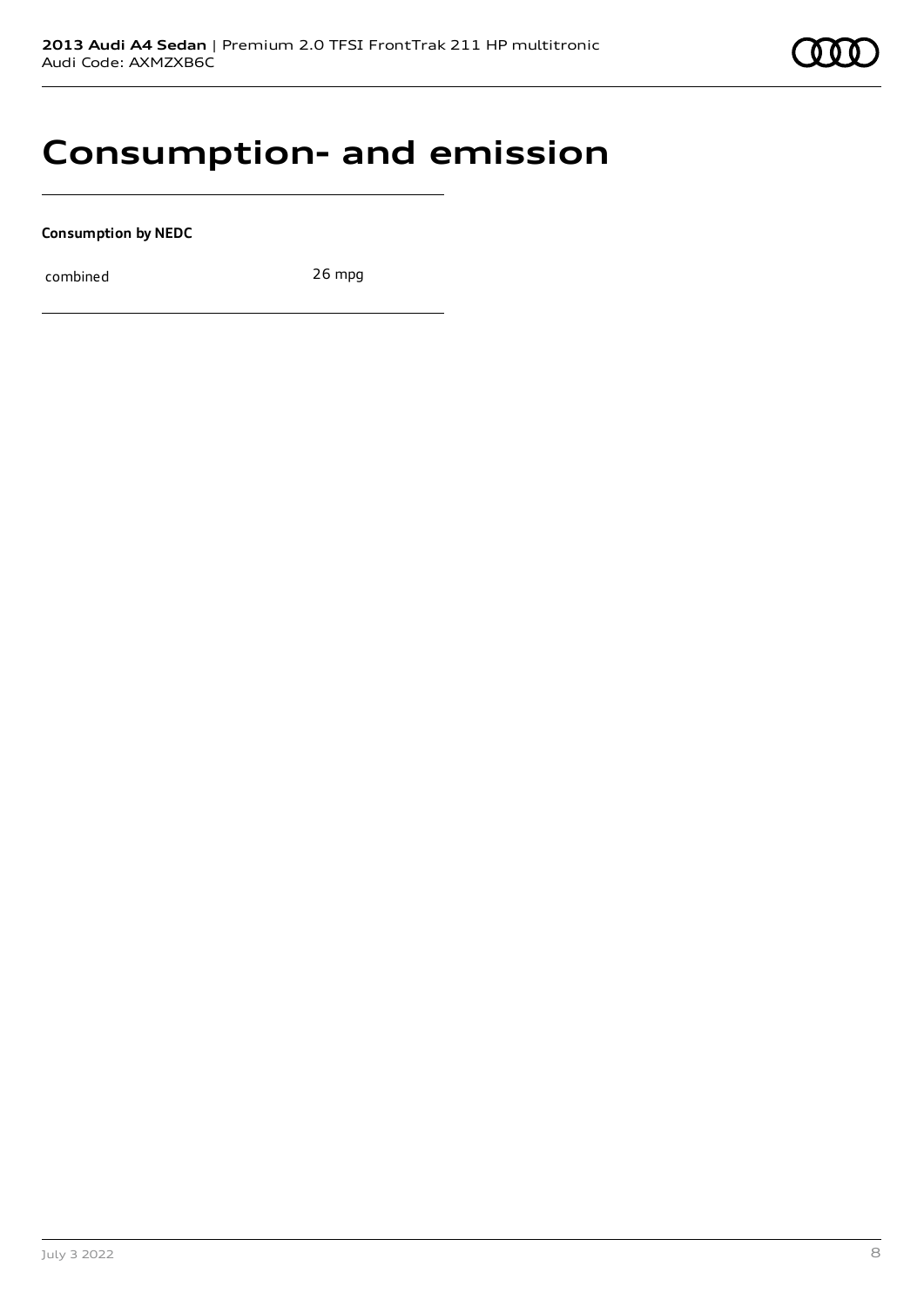### **Contact**

Dealer **Audi New Orleans**

3400 N Causeway Blvd 70002 Metairie LA

Phone: +15048388000 FAX: 5048388270

www: [https://www.audineworleans.com](https://www.audineworleans.com/)